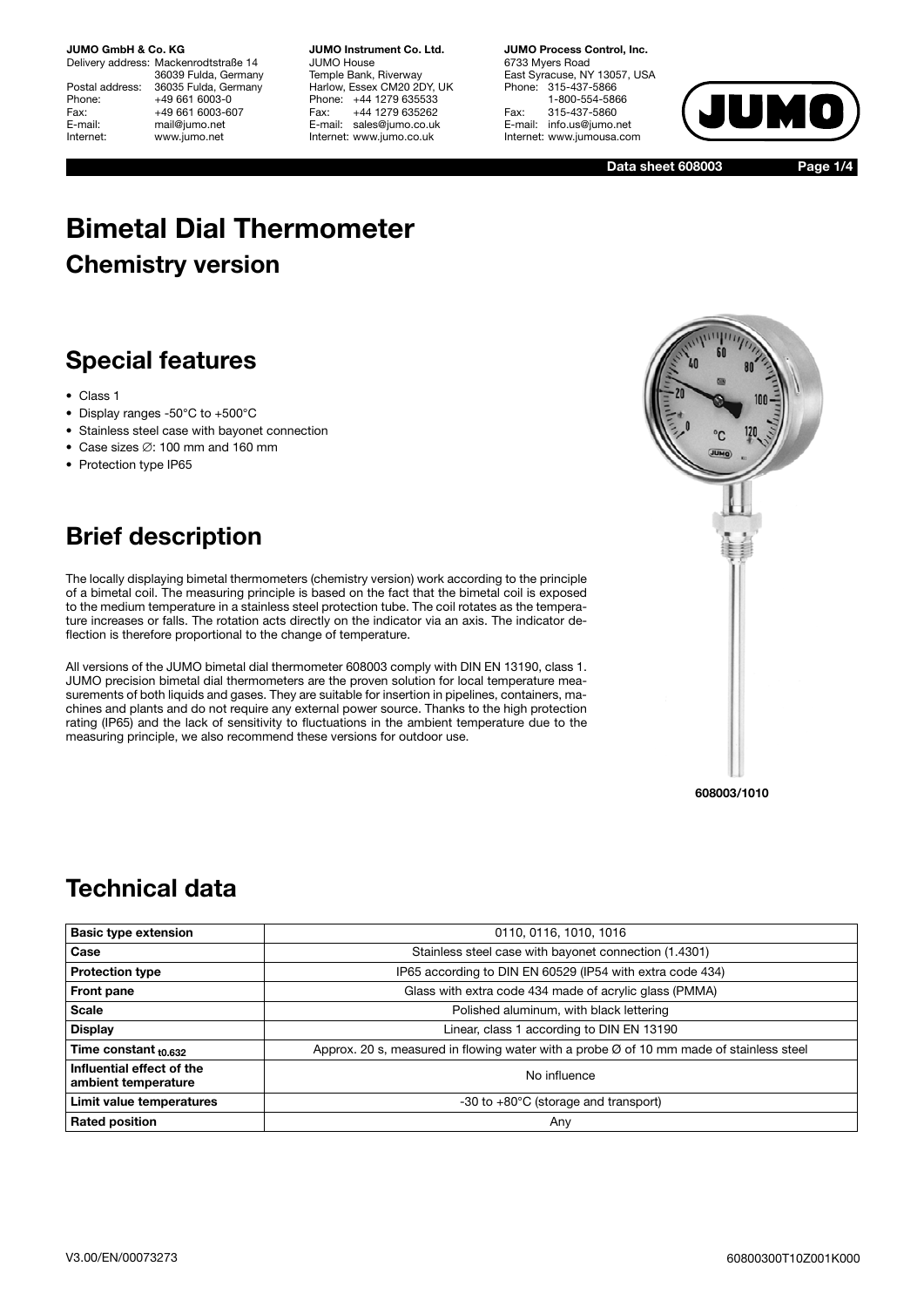Delivery address: Mackenrodtstraße 14 36039 Fulda, Germany Postal address: 36035 Fulda, Germany Phone: +49 661 6003-0<br>Fax: +49 661 6003-6 Fax: +49 661 6003-607<br>E-mail: mail@jumo.net E-mail: mail@jumo.net<br>
Internet: www.iumo.net www.jumo.net

**JUMO Instrument Co. Ltd.** JUMO House Temple Bank, Riverway Harlow, Essex CM20 2DY, UK Phone: +44 1279 635533<br>Fax: +44 1279 635262 +44 1279 635262 E-mail: sales@jumo.co.uk Internet: www.jumo.co.uk

**JUMO Process Control, Inc.** 6733 Myers Road East Syracuse, NY 13057, USA Phone: 315-437-5866 1-800-554-5866 Fax: 315-437-5860 E-mail: info.us@jumo.net Internet: www.jumousa.com



H1 H

IJ

**Data sheet 608003 Page 2/4**

| Display range (AB) | Display range in °C | Measuring range in °C | Tolerance in $K (+/-)$ |
|--------------------|---------------------|-----------------------|------------------------|
| 643                | $-20$ to $+120$     | 0 to $+100$           | 2.0                    |
| 357                | $-50$ to $+50$      | $-40$ to $+40$        | 1.0                    |
| 810                | 0 to $+80$          | $+10$ to $+70$        | 1.0                    |
| 814                | 0 to $+100$         | $+10$ to $+90$        | 1.0                    |
| 818                | 0 to $+120$         | $+20$ to $+100$       | 1.0                    |
| 826                | 0 to $+160$         | $+20$ to $+140$       | 2.0                    |
| 832                | 0 to $+200$         | $+20$ to $+180$       | 2.0                    |
| 834                | 0 to $+250$         | $+30$ to $+220$       | 2.5                    |
| 840                | 0 to $+300$         | $+30$ to $+270$       | 5.0                    |
| 854                | 0 to $+500$         | $+50$ to $+450$       | 5.0                    |

### **Dimensions**

**Types:** 608003/0110 608003/0116



**Types:** 608003/1010 608003/1016



For dimensional specifications about  $\varnothing$  d and  $L_{13}$  see data sheet 608730.



| Extra code | 434 | Type        | ØΒ  | ØD <sub>1</sub> | н  | $H_1$ | H <sub>2</sub> |
|------------|-----|-------------|-----|-----------------|----|-------|----------------|
|            |     | 608003/0110 | 99  | 101.5           |    | 18    |                |
|            |     | 608003/1010 |     |                 | 50 |       | 12.5           |
|            |     | 608003/0116 |     |                 |    |       |                |
|            | ШТ  | 608003/1016 | 159 | 161.5           |    | 21    |                |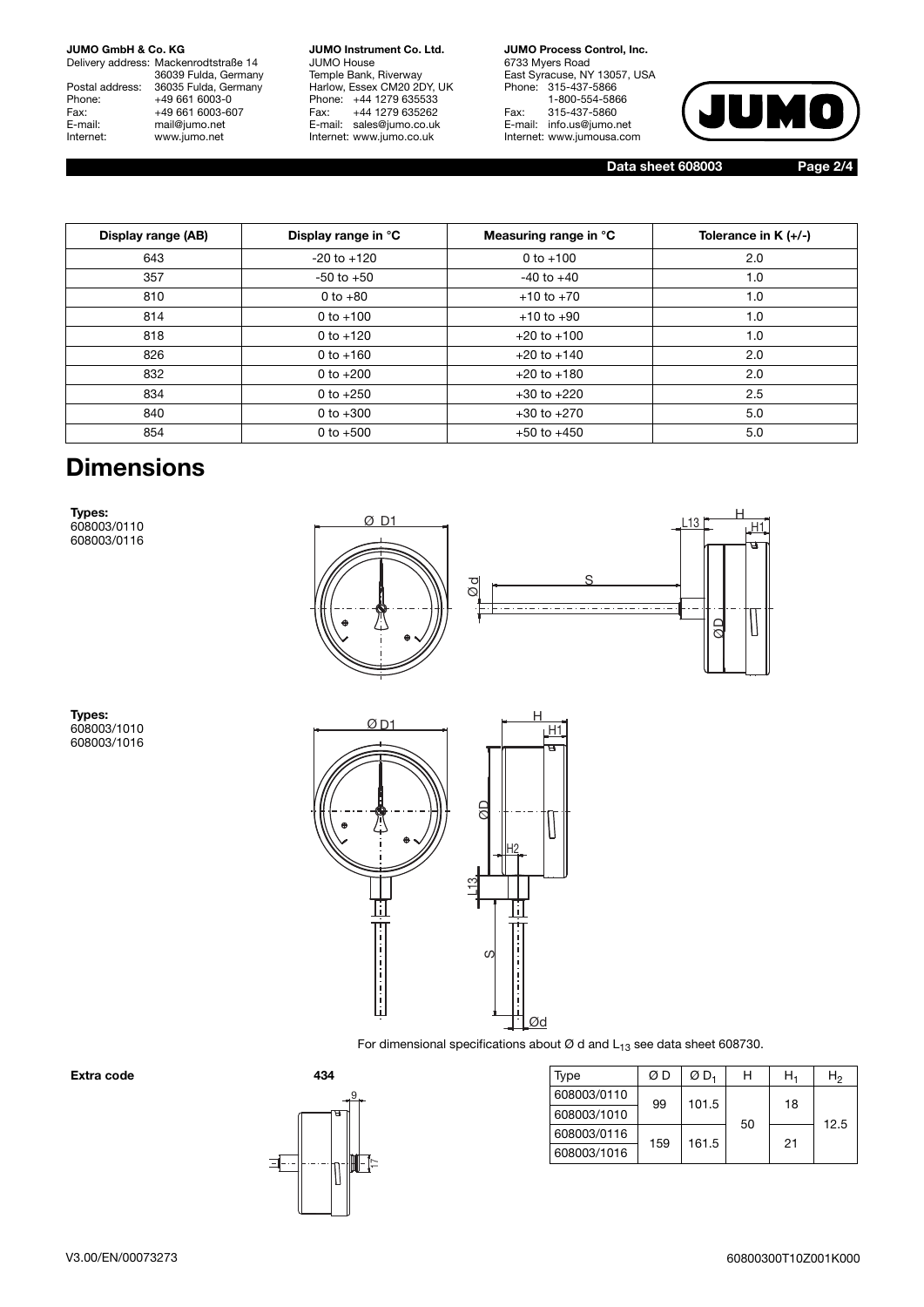Delivery address: Mackenrodtstraße 14 36039 Fulda, Germany Postal address: 36035 Fulda, Germany Phone: +49 661 6003-0<br>Fax: +49 661 6003-60 Fax: +49 661 6003-607<br>E-mail: mail@jumo.net E-mail: mail@jumo.net<br>Internet: www.iumo.net www.jumo.net

**JUMO Instrument Co. Ltd.** JUMO House Temple Bank, Riverway Harlow, Essex CM20 2DY, UK Phone: +44 1279 635533 Fax: +44 1279 635262 E-mail: sales@jumo.co.uk Internet: www.jumo.co.uk

**JUMO Process Control, Inc.** 6733 Myers Road East Syracuse, NY 13057, USA Phone: 315-437-5866 1-800-554-5866 Fax: 315-437-5860 E-mail: info.us@jumo.net Internet: www.jumousa.com



**Data sheet 608003 Page 3/4**

### **Order details**

| Order code  | (1) | <b>Basic type</b>         |                                                                                                |                                           |
|-------------|-----|---------------------------|------------------------------------------------------------------------------------------------|-------------------------------------------|
|             |     |                           | Mechanical dial thermometer, chemistry version, class 1                                        |                                           |
|             |     | Design type 01            | Case size Ø                                                                                    |                                           |
| 608003/0110 |     |                           | 100 mm                                                                                         |                                           |
| 608003/0116 |     | ≔0⊧                       | 160 mm                                                                                         |                                           |
|             |     | Design type 10            | Case size Ø                                                                                    |                                           |
| 608003/1010 |     |                           | 100 mm                                                                                         |                                           |
| 608003/1016 |     | Ŧ                         | 160 mm                                                                                         |                                           |
|             | (2) | Display range (AB) in °C  |                                                                                                |                                           |
| 357         |     | $-50$ to $+50$            |                                                                                                |                                           |
| 643         |     | $-20$ to $+120$           |                                                                                                |                                           |
| 810         |     | $0 to +80$                |                                                                                                |                                           |
| 814         |     | $0 to +100$               |                                                                                                |                                           |
| 818         |     | $0$ to $+120$             |                                                                                                |                                           |
| 826         |     | $0 to +160$               |                                                                                                |                                           |
| 832         |     | 0 to $+200$               |                                                                                                |                                           |
| 834         |     | 0 to $+250$               |                                                                                                |                                           |
| 840         |     | 0 to $+300$               |                                                                                                |                                           |
| 854         |     | 0 to $+500$               |                                                                                                |                                           |
|             | (3) | Process connection (PC) b |                                                                                                |                                           |
| 010         |     | <b>TA01</b>               | Protection tube with collar                                                                    | <del>1000000000000</del>                  |
| 844         |     | <b>TA 02</b>              | Protection tube with union nut and loose screw<br>connection <sup>a</sup>                      |                                           |
| 845         |     | TA 03                     | Protection tube with loose union nut                                                           |                                           |
| 841         |     | <b>TA04</b>               | Protection tube with fixed<br>hexagon <sup>a</sup>                                             |                                           |
| 847         |     | <b>TA 06</b>              | Protection tube with displaceable threaded fitting (max.<br>20 bar)                            |                                           |
| 018         |     | <b>TA08</b>               | Protection tube with displaceable mounting plate made of<br>zinc-plated steel and fixing screw | 4 - - - F                                 |
| 858         |     | <b>SH04</b>               | Single-section screw-in protec-<br>tion tube                                                   | - <del>- - - - - - - - - - -</del> - H-II |
| 891         |     | <b>SH 05</b>              | Multi-sectional screw-in protec-<br>tion tube                                                  | ŒÐ                                        |
| 913         |     | <b>SH 07</b>              | Multi-sectional screw-in protection tube with fixing screw                                     |                                           |
| 820         |     | <b>SH 09</b>              | Multi-sectional weld-in protection tube with fixing screw                                      |                                           |

a Screw-in spigot according to DIN 3852 form A (not for NPT threads)

b For description and special features refer to data sheet 608730.